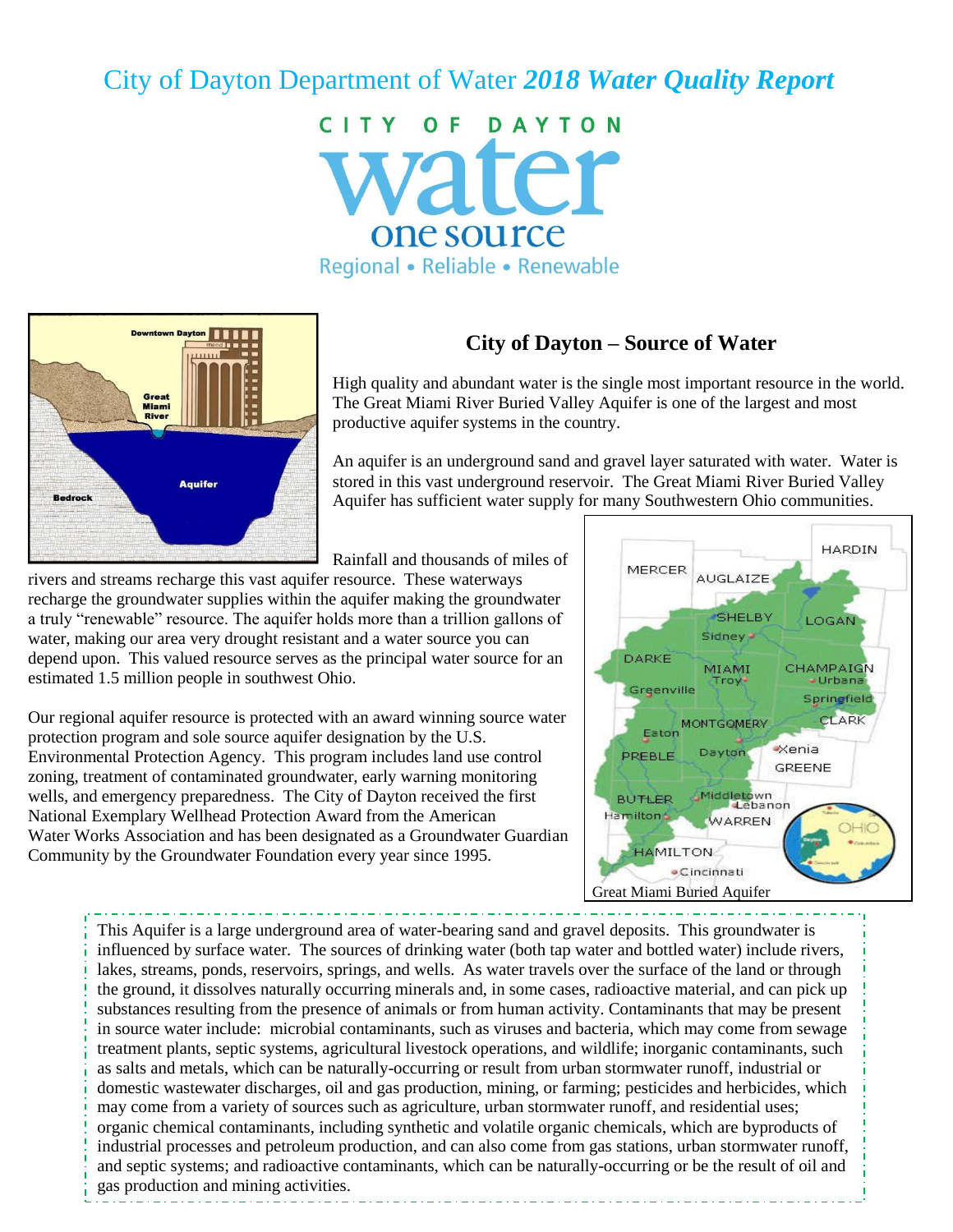

The City of Dayton Water Department treats and pumps drinking water to over 400,000 people in Montgomery County and part of Greene County. Water is supplied to water treatment plants by the Miami and the Mad River Well Fields. Wells pump groundwater from the Great Miami River Buried Valley Aquifer. Dayton uses recharge lagoons to help maintain the water table and allow large wells to efficiently pump water to the water plants. Dayton has approximately 110 production wells. Each of these large wells can pump from one to four million gallons per day.

## **Water Treatment Process**

Dayton's water treatment plants use conventional lime (calcium oxide) softening processes. After softening, the pH of the water is adjusted using carbon dioxide. The water is fluoridated and then later disinfected using with chlorine. Rapid sand filtration is the final step in the water treatment process. Dayton's Ottawa Water Plant and Miami Water Plant have rated treatment capacities of 96 million gallons of water per day (for each plant). In 2018, Dayton treated and pumped approximately to 24.2 billion gallons of water.



Drinking water, including bottled water, may reasonably be expected to contain at least small amounts of some contaminants. The presence of contaminants does not necessarily indicate that water poses a health risk. In order to ensure that tap water is safe to drink, USEPA prescribes regulations which limit the amount of certain contaminants in water provided by public water systems. Food and Drug Administration regulations establish limits for contaminants in bottled water which shall provide the same protection for public health. More information about contaminants and potential health effects can be obtained by calling the Environmental Protection Agency's Safe Drinking Water Hotline (800-426-4791).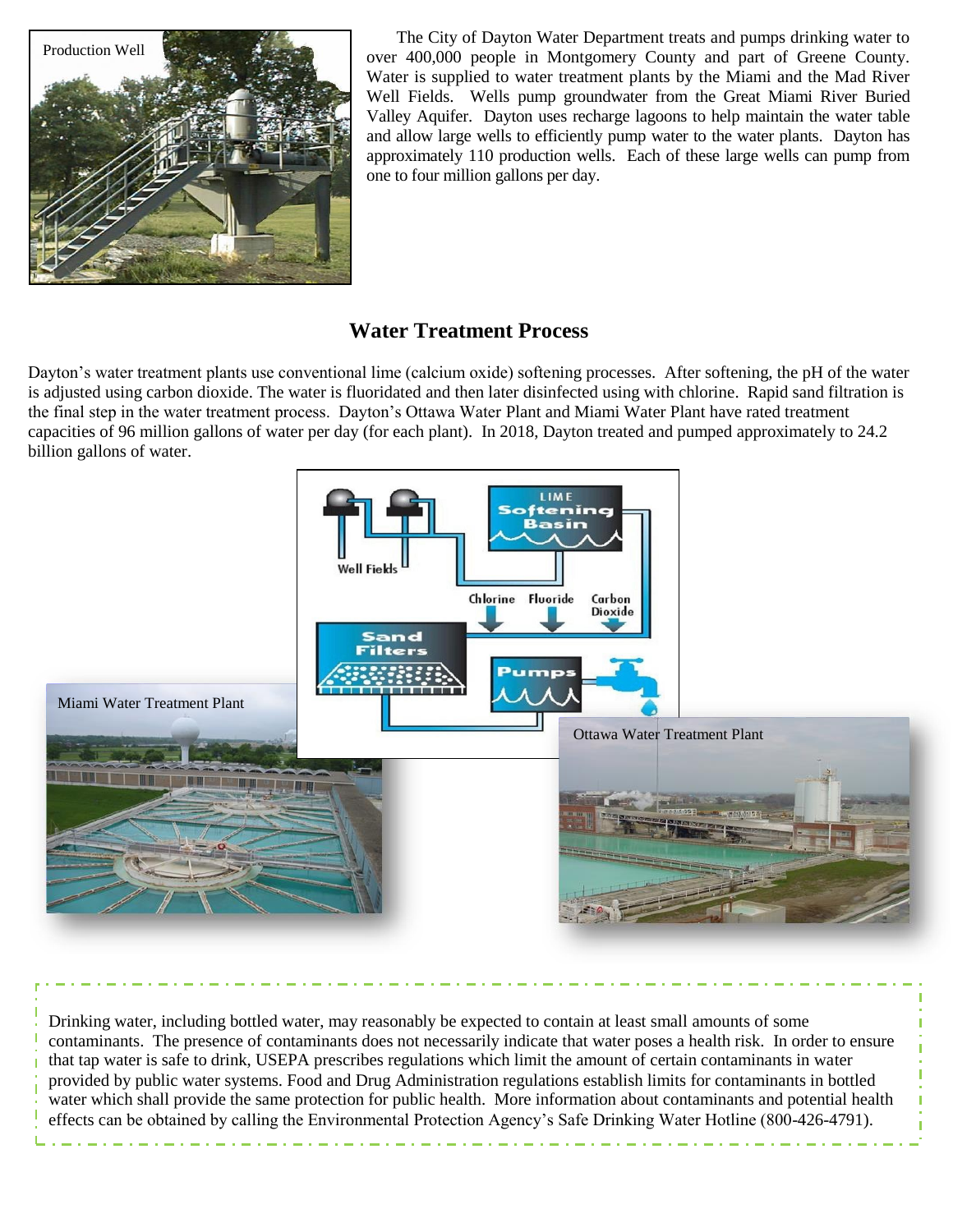# City of Dayton Department of Water **2018 Water Quality Report**

*We are proud to report that the City of Dayton complied with all MCL\* standards for drinking water during* **2018.**

| 2018 Report<br><b>Miami</b><br><b>Ottawa Plant</b>                                                                                                                                                                                           | <b>Sources of Contaminants</b>                                                                  |  |  |
|----------------------------------------------------------------------------------------------------------------------------------------------------------------------------------------------------------------------------------------------|-------------------------------------------------------------------------------------------------|--|--|
| <b>Ideal Goals</b><br><b>Violation</b><br>Year<br><b>Violation   Year Sampled</b><br><b>Regulated Substance</b><br><b>Maximum</b><br>Level<br><b>Range of</b><br>Level<br><b>Range of</b><br>(MCLG)<br><b>Detection</b><br><b>Detection</b>  |                                                                                                 |  |  |
| <b>Allowed</b><br><b>Sampled</b><br><b>Detected</b><br><b>Detected</b><br>(MCL)                                                                                                                                                              |                                                                                                 |  |  |
| <b>Regulated at the Treatment Plant</b>                                                                                                                                                                                                      |                                                                                                 |  |  |
| $0.80 - 1.03$<br>Fluoride (ppm)<br>$\overline{4}$<br>$\overline{4}$<br>0.91<br>N <sub>0</sub><br>2018<br>0.91<br>$0.79 - 1.05$<br>2018<br>N <sub>0</sub>                                                                                     | Erosion of natural deposits; Water additive which                                               |  |  |
| aluminum factories                                                                                                                                                                                                                           | promotes strong teeth; Discharge from fertilizer and                                            |  |  |
| 2018<br>1.83<br>$0.596 - 1.83$<br>$\frac{2018}{ }$<br>10<br>0.638<br>0.167-0.638<br>N <sub>o</sub><br>Nitrate (ppm)<br>10<br>N <sub>o</sub>                                                                                                  | Runoff from fertilizer use; Leaching from septic tank,                                          |  |  |
|                                                                                                                                                                                                                                              | sewage; Erosion of natural deposits                                                             |  |  |
| <b>TT</b><br>N/A<br>0.07<br>$0.03 - 0.07$<br>N <sub>o</sub><br>2018<br>0.13<br>$0.01 - 0.13$<br>2018<br><b>Turbidity (NTU)</b><br>N <sub>o</sub>                                                                                             | Lime softening residuals; Soil runoff                                                           |  |  |
| $TT:$ > 95% must be < 0.3<br>$100\% < 0.3^1$<br>$100\% < 0.3^1$<br>$0.56^2$<br>N/A<br>$0.65^2$<br>$0.56 - 0.78$<br>$0.41 - 0.66$<br><b>Total Organic Carbon (TOC) (ppm)</b><br><b>TT</b><br>2018<br>2018<br>N <sub>o</sub><br>N <sub>o</sub> | Naturally present in the environment                                                            |  |  |
|                                                                                                                                                                                                                                              |                                                                                                 |  |  |
| 2<br>2<br>0.055<br>N/A<br>N <sub>o</sub><br>2018<br>0.050<br>N/A<br><b>No</b><br>2018<br><b>Barium</b> (ppm)                                                                                                                                 | Erosion of natural deposits; Discharge from metal<br>refineries; Erosion of natural of deposits |  |  |
| $AL = 50$<br>$\overline{ND}$<br>ND<br>$\overline{5.5}$<br>$5.5 - 5.5$<br>N <sub>0</sub><br>2018<br>2018<br>Total Beta(pCi/L)<br>$\theta$<br>N <sub>o</sub>                                                                                   | Decay of natural and man-made deposits                                                          |  |  |
| <b>Regulated at the Customer's Tap</b>                                                                                                                                                                                                       |                                                                                                 |  |  |
| Lead (ppb)<br>$AL = 15$<br>4.8<br>No samples >AL<br>N <sub>o</sub><br>2017<br>4.8<br>No samples >AL<br>N <sub>o</sub><br>2018<br>$\Omega$                                                                                                    | Corrosion of household plumbing materials; Erosion                                              |  |  |
| $ND - 13.9$<br>$ND - 13.9$<br>of natural deposits                                                                                                                                                                                            |                                                                                                 |  |  |
| $AL = 1.3$<br>1.3<br>0.042<br>No samples >AL<br>N <sub>o</sub><br>2017<br>0.042<br>No samples >AL<br>N <sub>o</sub><br>2018<br>Copper (ppm)<br>$ND - 0.82$<br>$ND - 0.82$                                                                    |                                                                                                 |  |  |
| 90% of samples were less than 4.8 ppb for lead and less than 0.042 ppm for copper. Lead and copper were not detected in most of the water samples. Results from samples collected in 2017.                                                   |                                                                                                 |  |  |
| <b>Regulated in the Distribution System</b>                                                                                                                                                                                                  |                                                                                                 |  |  |
| $80^{3}$<br>$31.55^3$<br>$31.55^3$<br>15.32-33.80<br>Trihalomethanes (THMs) (ppb)<br>15.32-33.80<br>N <sub>o</sub><br>2018<br>No.<br>2018<br>$\Omega$                                                                                        | By-product of drinking water chlorination                                                       |  |  |
| $60^{3}$<br>$4.93^{3}$<br>$4.93^{3}$<br>N/A<br>$ND-12.3$<br>N <sub>o</sub><br>2018<br>ND-12.3<br>N <sub>o</sub><br>2018<br>Haloacetic Acids (HAA5s) (ppb)                                                                                    | By-product of drinking water chlorination                                                       |  |  |
| $MRDL = 4$<br>$MRDLG = 4$<br>1.23 <sup>4</sup><br>$1.11 - 1.29$<br>1.23 <sup>4</sup><br>1.11-1.29<br>N <sub>o</sub><br>2018<br>N <sub>o</sub><br>2018<br>Chlorine (ppm)                                                                      | Water additive used to control microbes                                                         |  |  |
| $1.6\%$ <sup>5</sup><br>$1.6\%$<br>5%<br>N <sub>o</sub><br>2018<br>N <sub>o</sub><br>2018<br><b>Coliform Bacteria (%positive/month)</b><br>$\Omega$                                                                                          | Naturally present in the environment                                                            |  |  |
| Unregulated Compounds – concentration in ppb $\&$ ppm (average and range are shown for water plant effluent samples)                                                                                                                         |                                                                                                 |  |  |
| 1.318-1.662<br>1.750-2.096<br>N/A<br>2018<br>Bromodichloromethane (ppb)<br>N/A<br>N/A<br>1.54<br>N/A<br>2018<br>1.923                                                                                                                        |                                                                                                 |  |  |
| N/A<br>2018<br>ND<br>ND<br>N/A<br>2018<br>ND<br>ND<br>Bromoform (ppb)<br>N/A<br>N/A                                                                                                                                                          | By-products of drinking water chlorination                                                      |  |  |
| N/A<br>N/A<br>$0.87 - 1.13$<br>N/A<br>2018<br>1.43-1.48<br>N/A<br>Chloroform (ppb)<br>1.00<br>1.45<br>2018                                                                                                                                   |                                                                                                 |  |  |
| Dibromochloromethane (ppb)<br>N/A<br>1.43-1.93<br>N/A<br>1.52<br>1.27-1.69<br>N/A<br>2018<br>1.68<br>N/A<br>2018                                                                                                                             |                                                                                                 |  |  |
| N/A<br>ND<br>1.7<br>ND-5.27<br>N/A<br>Perfluorooctanoic Acid (ppt) PFOA<br>N/A<br>ND<br>N/A<br>2018<br>2018                                                                                                                                  | Man-made industrial product                                                                     |  |  |
| Perfluorooctanesulfonic Acid (ppt) PFOS<br>N/A<br>ND-13.7<br>N/A<br>N/A<br>ND<br>ND<br>N/A<br>2018<br>9.03<br>2018                                                                                                                           |                                                                                                 |  |  |
| 15.9<br>15.9-15.9<br>N/A<br>2018<br>10.1<br>$10.1 - 10.1$<br>N/A<br>2018<br><b>Industrial Solvent</b><br>2-methoxyethanol (UCMR4) (ppb)<br>N/A<br>N/A                                                                                        |                                                                                                 |  |  |
| N/A<br>N/A<br>N/A<br>3.69-10.436<br>2018<br>5.84<br>3.69-10.436<br>2018<br>HAA5 (UCMR4) (ppb)<br>5.84<br>N/A                                                                                                                                 | By-products of drinking water chlorination                                                      |  |  |
| HAA6Br (UCMR4) (ppb)<br>6.81<br>2.86-11.826<br>N/A<br>2018<br>6.81<br>2.86-11.826<br>N/A<br>2018<br>N/A<br>N/A                                                                                                                               | By-products of drinking water chlorination                                                      |  |  |
|                                                                                                                                                                                                                                              |                                                                                                 |  |  |

**1** Dayton complied with requirements for every month in 2018. Turbidity if a measure of the cloudiness of water and is an indication of the effectiveness of our filtration system. The turbidity limit set by the EPA is 0.3 NTU in 95% of the daily samples and shall not exceed 1 NTU at any time. As reported above, the City of Dayton's highest recorded turbidity result for **2018** at **Miami Treatment Plant** was 0.07 NTU and lowest monthly percentage of samples meeting the turbidity limits was **100%**, and at **Ottawa Treatment Plant** was 0.13 NTU and lowest monthly percentage of samples meeting the turbidity limits was **100%.**

- **2** Dayton complied with alternate compliance criteria for TOC regulations under the D/DBP Rule. The level reported is "average".
- **3** Highest running annual average.
- **4** Highest running quarterly average
- **5** In 2018 three distribution samples were positive for coliform bacteria. There were 1,505 samples analyzed.

**\*MCL** = Maximum Contaminant Level – The highest level of a contaminant that is allowed in drinking water. MCLs are set as close to the MCLGs as feasible using the best available treatment technology.

**MCLG** = Maximum Contaminant Level Goal – The level of a contaminant in drinking water below which there is no known or expected risk to health. MCLGs allow for a margin of safety. **NTU** = Nephelometric Turbidity Units (measure of "cloudiness")

**MRDL =** Maximum Residual Disinfectant Level – The highest level of a disinfectant allowed in drinking water. There is convincing evidence that addition of a disinfectant is necessary for control of microbial contaminants.

**MRDLG =** Maximum Residual Disinfectant Level Goal. The level of drinking water disinfectant below which there is no known or expected risk to health. MRDLGs do not reflect the benefits of the use of disinfectants to control microbial contaminants.

**TT =** Treatment Technique – A required process intended to reduce the level of a contaminant in drinking water.

**AL** = Action Level – The concentration of a contaminant which, if exceeded, triggers treatment or other requirements for a water system. **pCi/l** = picocuries per liter (a measure of radioactivity) **ppm** = parts per million **ppb** = parts per billion **ND** = Not detected

 $N/A$  = Not applicable  $\le$  = less than or equal to  $\ge$  = greater than or equal to  $\ge$  = greater than  $\le$  = less than